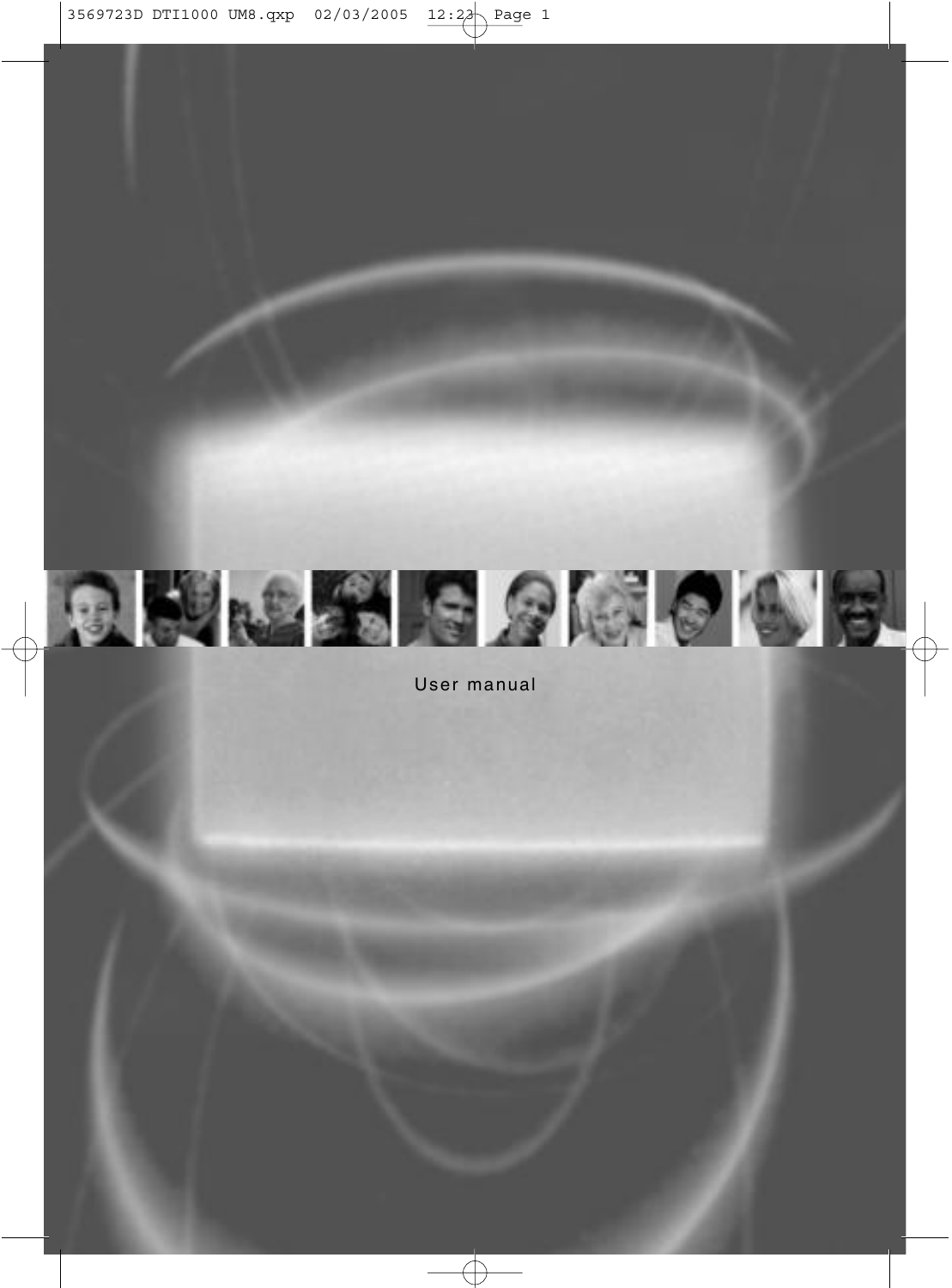

## **Contents**

- 2 Accessories
- 3 Safety Information
- 4 Connections
- 5 Remote Control Handset
- 6 Tuning the Receiver
- 7 Advanced Setup
- 8 Program Information
- 9 Lists and interactive services
- 10 Timer Programming and Recording
- 11 Parental Controls
- 12 Upgrading your Receiver
- 13 Other Information
- 14 Trouble Shooting and Information
- 15 Your Guarantee

## **Accessories**

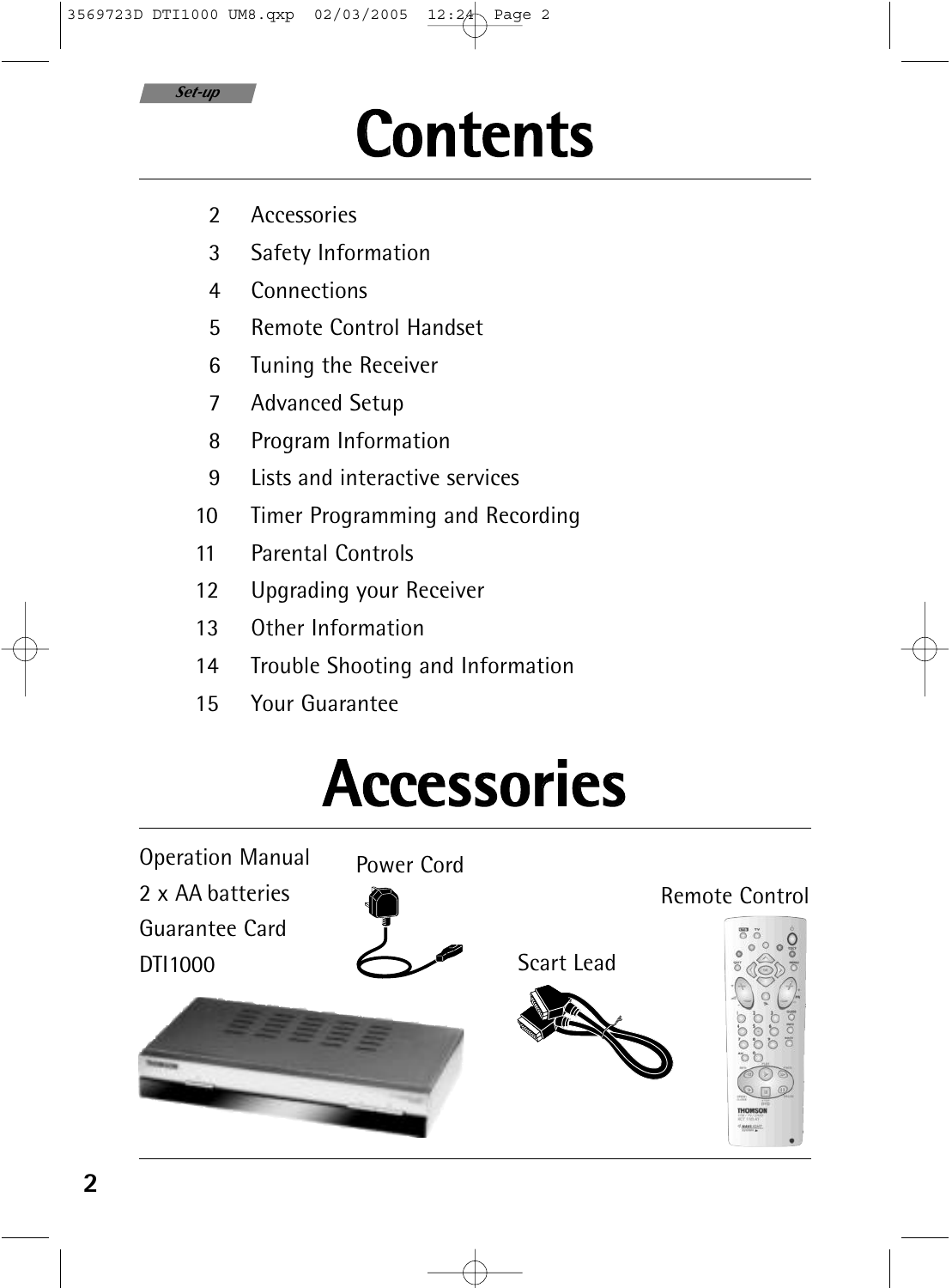*Set-up*

# **Introduction**

Congratulations on your choice of this state-of-the-art Digital Free to View Receiver. We hope you will enjoy all the new features this technology brings to your home for many years. Your dealer should have checked your postcode for reception, but the availability of Digital Signals does depend on the transmitter(s) available to your receiving aerial. If you have any doubt about this availability, please contact your dealer, or check the following internet websites:-



#### **www.freeview.co.uk** or **www.dtg.org.uk/consumer**

If you experience reception problems contact our aerial helpline on **0800 5428265**

# **Safety information**

In order that you may enjoy this product for a long time it is important that you observe the following points when installing and operating your receiver

- This receiver is intended for the reception of TV picture and sound signals. Any other application is expressly prohibited.
- Avoid the long-term display of static images, e.g. menus or audio only channels. Use the Radio (Blank Screen) feature (see Advanced Setup)
- Do not expose the receiver to any moisture. The receiver is intended for use in dry rooms. If you wish to operate it in the open air, make absolutely sure that it is protected against moisture (rain, splashes, etc.).
- Do not place any object filled with water (vases or similar) on the receiver.
- Place the receiver on a flat and hard surface. Do not place any objects (e.g. newspapers) on the receiver.
- If placed in an enclosed unit, the all-round distance between the receiver and the sides of the unit must be at least 10cm.
- Do not place the receiver in the immediate vicinity of a heat source or in direct sunlight as this would prevent appropriate cooling.
- During a thunderstorm it is recommended that you disconnect the receiver from the mains and aerial to prevent damage from lightning strikes.
- Never open the receiver as this will invalidate your guarantee.
- Do not dispose of used batteries in normal waste. Please dispose of them at appropriate collection points.
- If you are not using the receiver for a long time (including overnight), please switch it off at the mains. This saves energy. Note that any software upgrades can take place at night at your request.
- This product has been constructed with the environment in mind. There is a minimum of plastic parts and the packaging is largely made from recycled paper. It is also disassemblyfriendly allowing for easy recycling at the end of its life.
- CLEANING Dust will collect on the unit and can be removed with dry clean cloth. **Do not** spray any substance on the unit.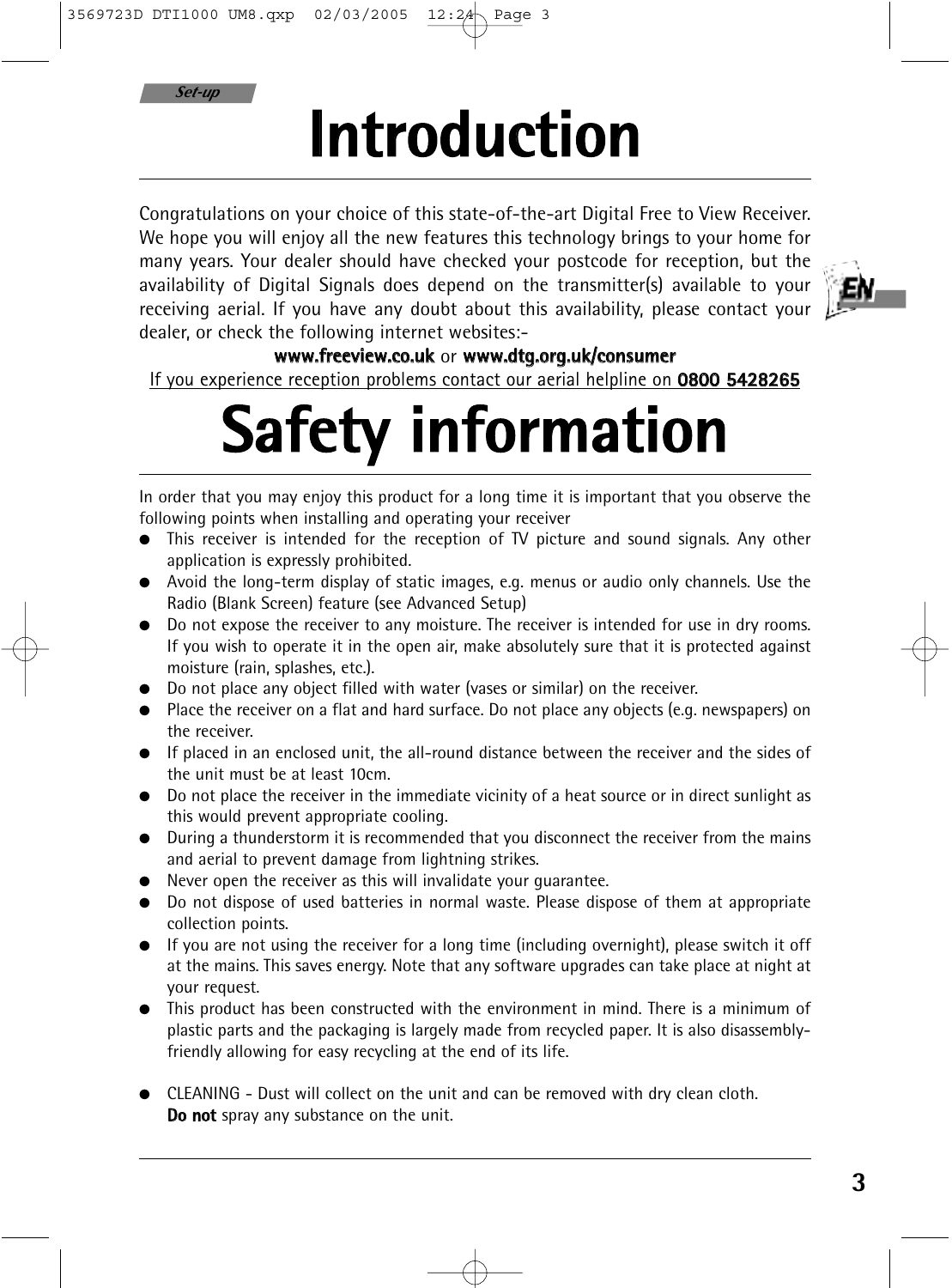*Set-up*

## **Connections**

How to connect the aerial, scart and co-axial cables

*Caution : Always disconnect the receiver from the mains supply before you connect it to any other equipment.*



 Unplug the aerial lead from your VCR (or TV) and connect it to the **»RF IN«** socket on the rear of the receiver.

<sup>2</sup> If connecting to a VCR, connect the aerial fly-lead that came with your VCR between **»**LOOP THROUGH OUT**«** on the receiver and aerial IN on the VCR.

 Connect the scart lead from the **»**TV SCART**«** socket on the receiver to the AV1/EXT1/AUX1 scart IN on your TV.

Plug the power connector into the **»**MAINS INPUT**«** socket on the receiver.

If you wish to connect the audio outputs to your Hi-Fi or AV amplifier, you will need to purchace the necessary phono cables ad connect them as shown above.

*Note: If you wish to continue watching analogue TV on your television, you must purchase an aerial fly-lead and connect it between the aerial IN on the TV and the aerial OUT on the VCR (or the* **»**LOOP THROUGH OUT**«** *on the receiver)*

*It is strongly recommended that the product be connected via scart leads to your TV and VCR.*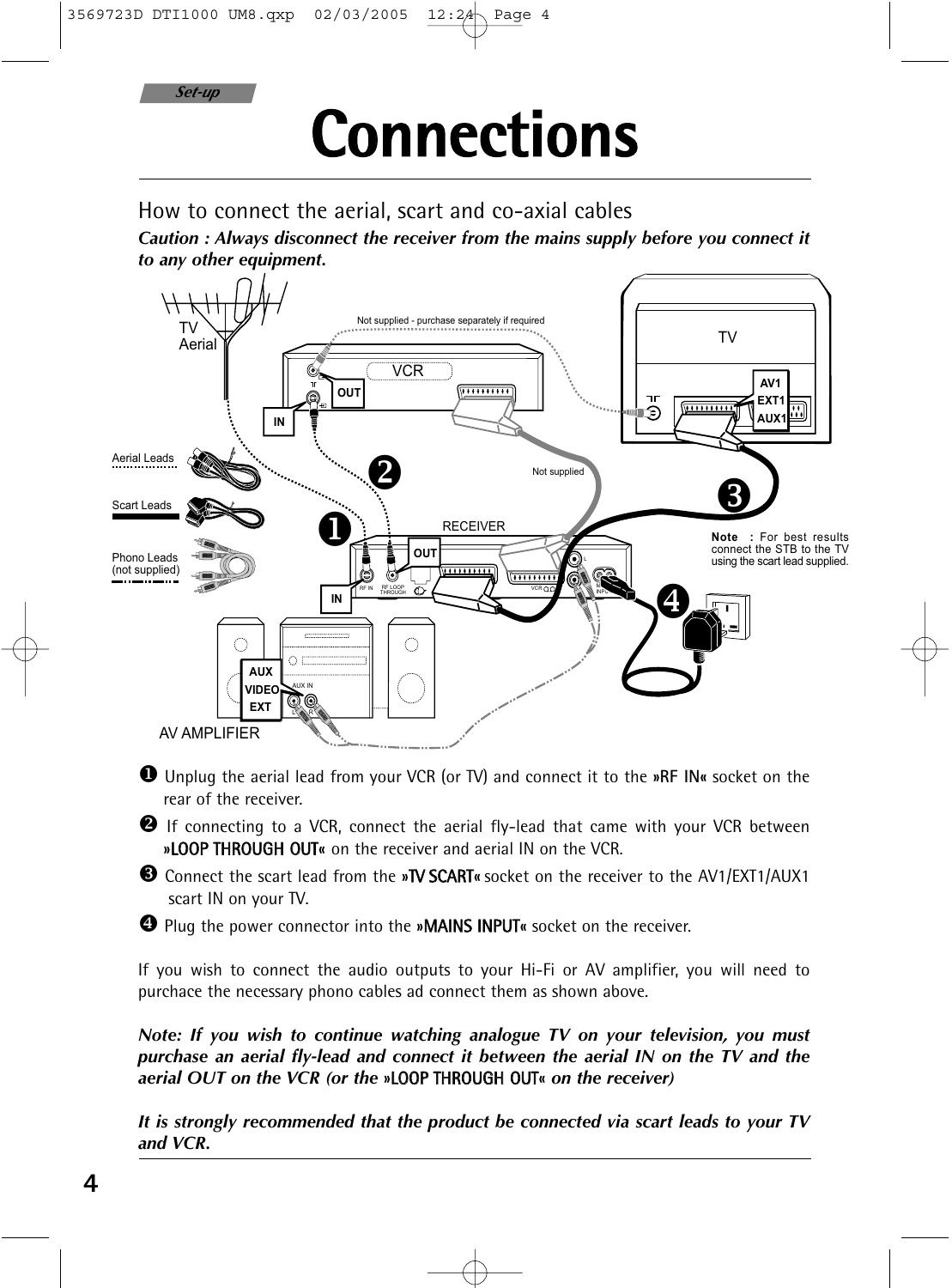

## **Remote Control**

Insert the batteries into the handset making note of the polarity shown in the picture opposite. Point the remote control at the receiver and press the STB button.

If you have a Thomson TV, you can operate some of the features of your TV by pointing the



handset at the TV and pressing the TV button. The handset will then work the TV until you press the **STB** button again.

### The remote control



**Note:** Other keys not mentioned above have no function on this model.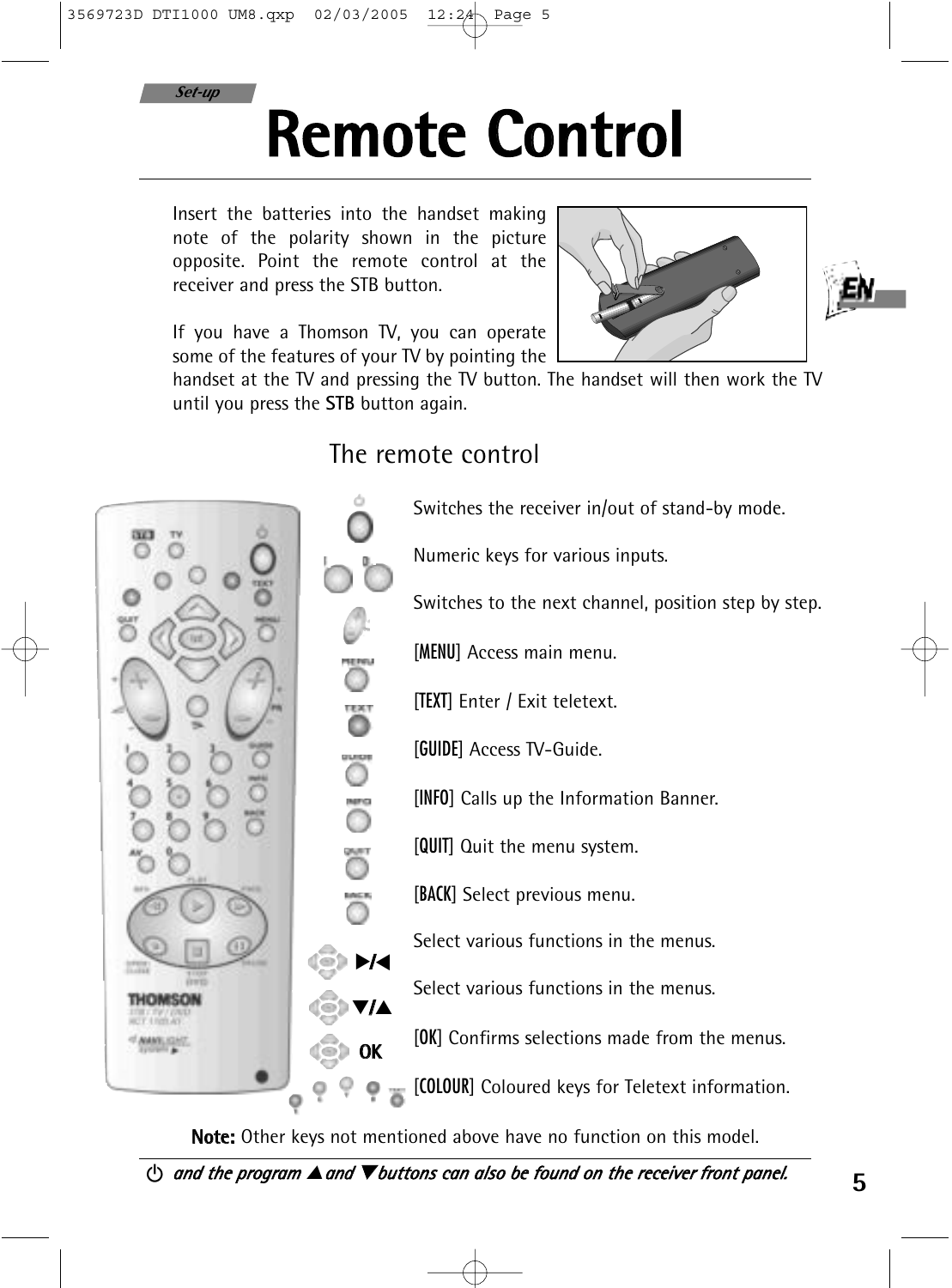### **Tuning the receiver** *Set-up*



| . .          |  |
|--------------|--|
| <b>Links</b> |  |
|              |  |

| Ward Tar                     |         |        |
|------------------------------|---------|--------|
| $4 - 4$                      | ۰       |        |
| <b>PERSONAL</b>              | --      |        |
|                              |         |        |
| a sa santa 1991.<br>Tagairtí |         |        |
| 24.000                       |         |        |
| <b>SEPT.</b><br>Imax         | ÷<br>٠. | ಉಂದ ಕಿ |
| n. .<br><b>ALL</b>           |         | _      |
|                              |         | 151    |

### Start up

Once the mains has been connected to the receiver, it will take up to 15 seconds to start up. If this is the first time installation, a menu will automatically appear.

Press [OK] when prompted.

If this is not the first time, follow the steps below :-

### Auto tune

Once the receiver has been connected to the aerial and television, the receiver can now be tuned in.

- 1. Press  $(1)$  on the handset to turn the receiver on.
- 2. Press [MENU].
- 3. Select **SETUP** with **△/▼** and press [OK].
- 4. Select AUTO TUNE with  $\triangle/\blacktriangledown$  and press [OK].
- 5. Press [OK] to select **REPLACE EXISTING SERVICES**.

Now wait while the receiver searches for all the available services, this may take a few minutes.

The receiver will place the services in numerical order.

6. Press [OK] or [QUIT] to exit the menu. Alternatively see later in the guide how to sort your Service List.

As new services become available, upgrade the **SERVICE LIST** by selecting the **ADD NEW SERVICES** option or, when major changes occur, use **REPLACE EXISTING SERVICES option.**

### Manual tune

This allows an advanced user to manually tune services.

- 1. Select **MANUAL TUNE** from the **SETUP** menu and press [OK].
- 2. Now enter the channel number to be tuned.

This menu also shows the aerial signal strength. The Level bar shows **GREEN** for good, **YELLOW** for poor, or **RED** for bad signals. The higher the Quality number, the better the signal is.

By changing **AUTO MODE** to **NO**, it is possible to change other reception parameters.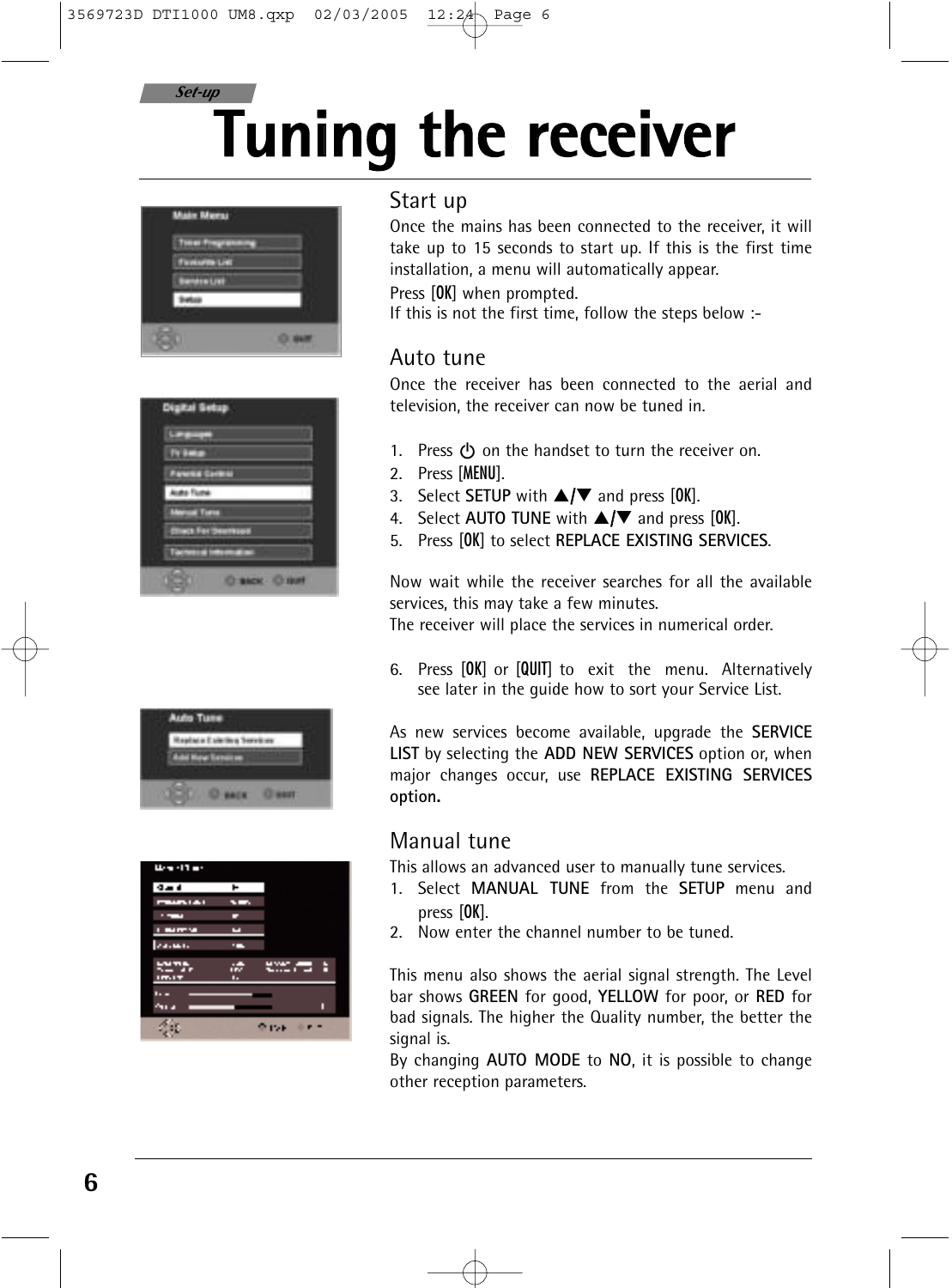*Set-up*

# **Advanced setup**



| × |  |
|---|--|
|   |  |

| <b>Parental Control</b> |                |          |
|-------------------------|----------------|----------|
| Cornorship              |                | No block |
| <b>SAFAH PIR</b><br>۰   |                |          |
| Lest Unioni Service     |                |          |
| œ                       | <b>UP MACH</b> |          |
|                         |                |          |
| <b>Change Pin</b>       |                |          |
| <b>Eviter New Pile</b>  |                |          |
| Continue New PRE        |                |          |
|                         |                |          |
|                         |                |          |

### TV Setup

You can choose how pictures are displayed on your TV.

- 1. Press [MENU], select the **SETUP** menu and press [OK].
- 2. Now select **TV SETUP** and press [OK].
- 3. Now choose your type of TV. Use ▶ **4** and choose 16:9 for a widescreen TV or **4:3** for a conventional one.
- 4. Now choose how widescreen images appear. If your TV is 4:3 use  $\blacktriangleright$  /  $\blacktriangleleft$  and choose from Letterbox, Centre Cutout (centre action only) or Full Frame (stretched).
- 5. To avoid screen burn on radio channels choose **Radio (Blank Screen)** to display a blank screen. Options are **Off, Immediate** or **Delayed** (screen blanks after a delay)
- 6. Now choose the Video Output mode. Use  $\blacktriangleright$ /< to choose from **RGB** (best quality pictures for TVs that support it) or **PAL** (suitable for all other TV sets).
- 7. Use  $\blacktriangleright$ /< to turn the **RF Modulator** On or Off.
- 8. The **Modulator Channel** is set by the factory to CH22. If you wish to change the channel you tune your TV to (in order to avoid interference), use  $\blacktriangleright$  ( $\blacktriangleleft$  to adjust it.
- 9. To exit menu press [QUIT].

### Languages

You can choose your desired languages for Sound, Subtitles and Interactive (data) Services (depends on broadcast).

- 1. Press [MENU], select the **SETUP** menu and press [OK].
- 2. Select **LANGUAGES** and press [OK].
- 3. Select Subtitles, Data Services or Audio using  $\triangle/\blacktriangledown$ .
- 4. Use  $\blacktriangleright$ / $\blacktriangleleft$  to choose the desired language or Off to suppress Subtitles.
- 5. To exit menu press [QUIT].

#### PIN number

You can choose a **PIN** (Personal Identification Number) for use with parental controls. The receiver was originally programmed with 1234. Change this number as follows :-

- 1. Press [MENU], select **SETUP** menu and press [OK].
- 2. Select **PARENTAL CONTROL** and press [OK].
- 3. Now enter the current **PIN \*\*\*\***.
- 4. Select **CHANGE PIN** and press [OK].
- 5. Use **0..9** to enter a new **PIN**.
- 6. Use **0..9** to confirm new **PIN**. When confirmed, this number is now stored. **KEEP THIS NUMBER SAFE!**
- 7. To exit menu press [QUIT].

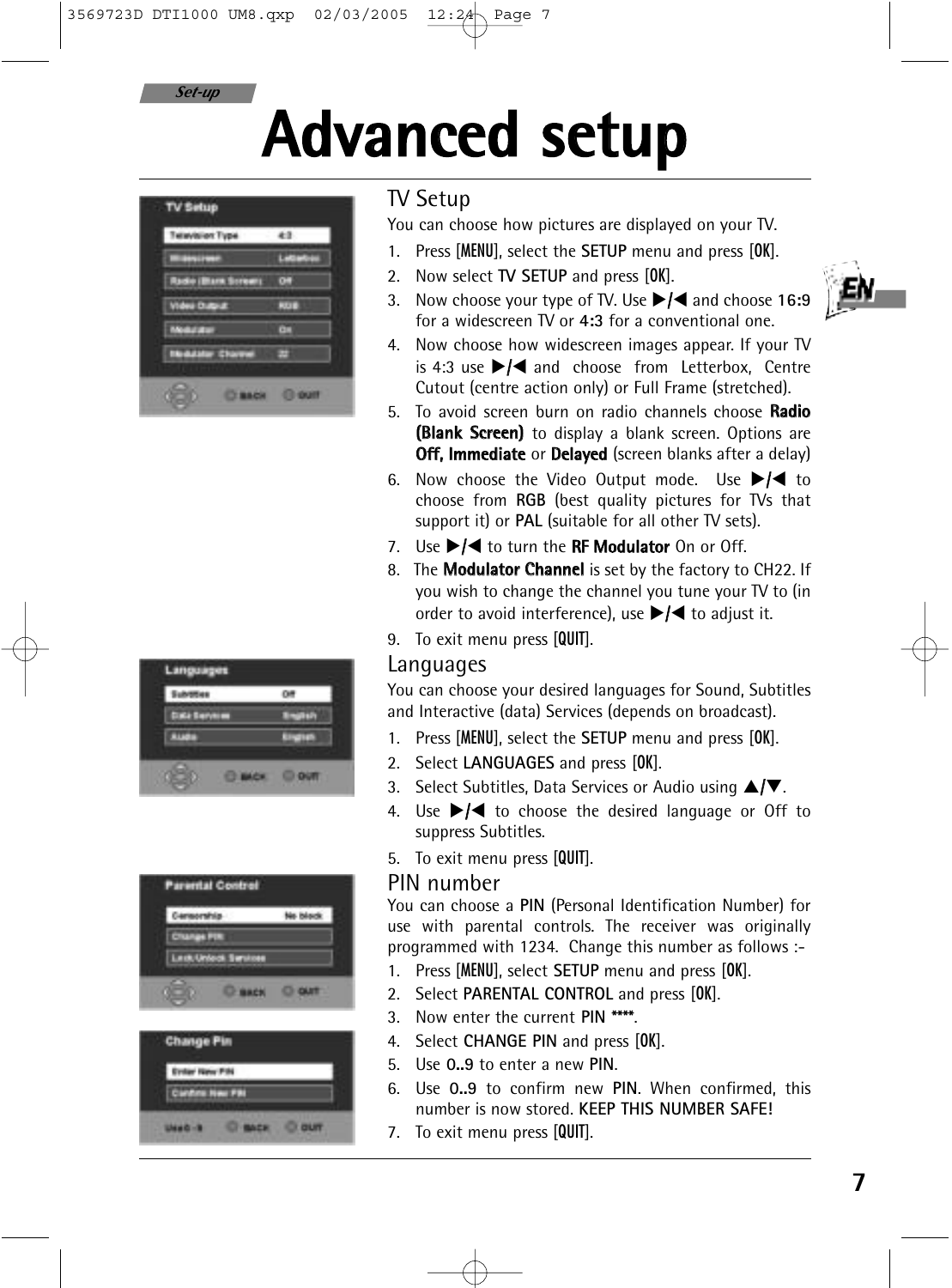### **Program information** *Use*

### 7 Day TV guide

The TV guide shows details of programs whilst allowing you to watch a smaller picture of the selected service.



To access the guide press [GUIDE]. Move up and down the channel listings using  $\triangle/\blacktriangledown$  keys, you can move a page at a time by using **Pr+/Pr-** keys. Find out what's on later using  $\blacktriangleright$  / keys. To see a preview of the chosen program press [GREEN]. Press [YELLOW] or [BLUE] to move backwards or forwards a day at a time.

Press [OK] to view the selected channel.

You can set a reminder for a program you wish to view later. Select the program you wish to view and press [GREEN]. The Item you chose then turns green. A prompt will appear on screen when the program is about to start, press [OK] to select the program or [QUIT] to cancel.

To record the chosen program press [RED]. The item will then be entered into a timer. See page 10 for details on timer programming.

### Information banner

To view information about the program you are currently viewing, press the [INFO] button.



One press shows a small amount of information a second press shows more details about the current program.

The icons represent the following information :-

- TXT Interactive service available
- U The certificate issued for the current program
- SUB Subtitles available



While the information banner is on display, you can view details for the next program. Do this by pressing  $\blacktriangleright$ . You can also view details for other channels. Search through the listings using the  $\triangle/\blacktriangledown$  keys.

Press the [INFO] button again to remove the banner.

**8**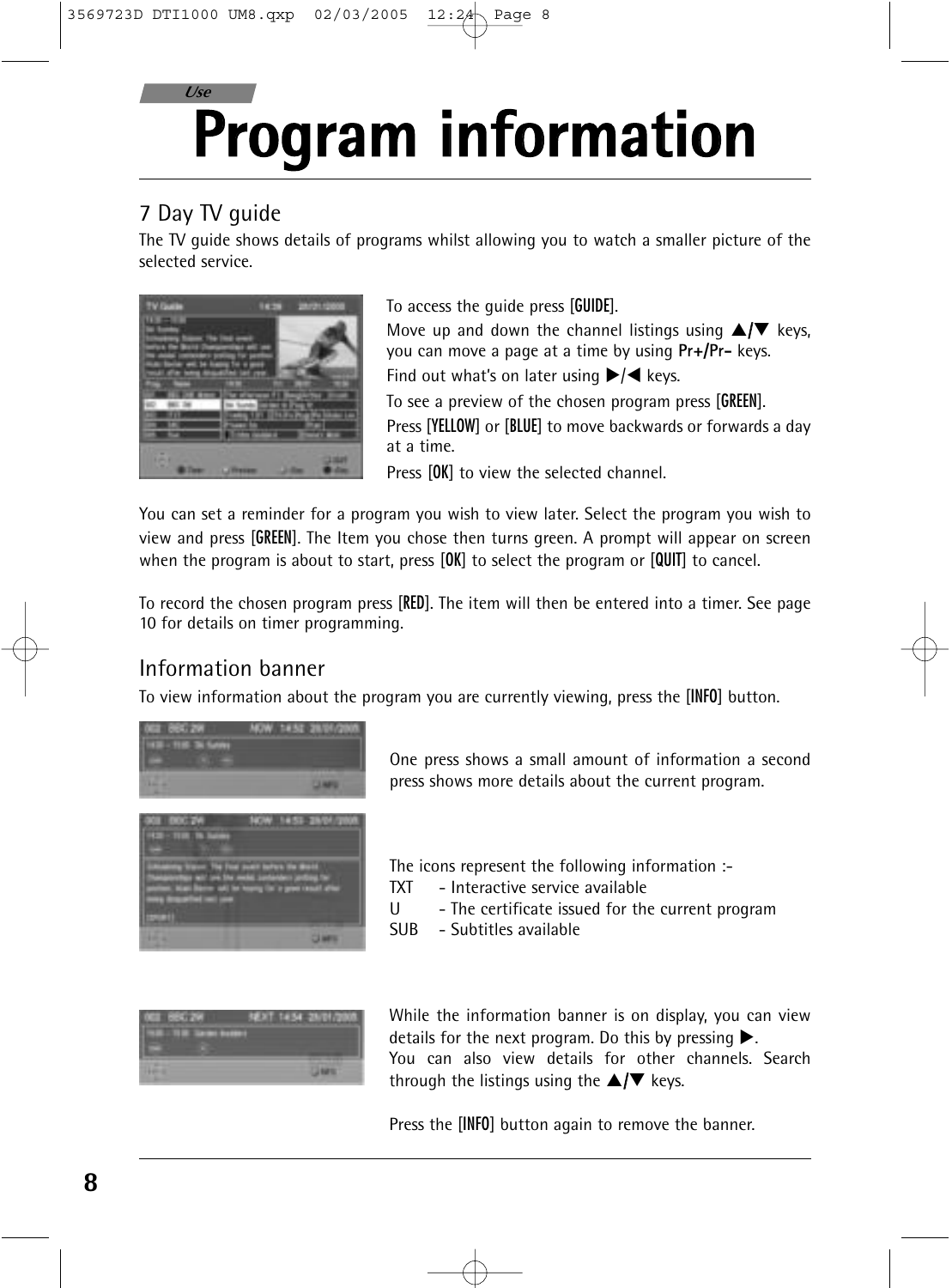## *Use* **Lists and interactive services**

### Service List

ΕN

This list contains all the services that were tuned in during an Auto tune or Manual tune. You can delete services that you do not want or you can add them to your Favourite List for easier selection.

|   |        | ٥<br>ı |
|---|--------|--------|
|   | ×      |        |
|   | ٠      |        |
|   |        |        |
| ú | w      |        |
|   | v      |        |
| ٠ | ×      |        |
|   | v<br>٠ |        |
|   |        |        |
| I | ж      |        |
|   |        |        |

- 1. Press [MENU], select **SERVICE LIST** and press [OK].
- 2. Select a service using  $\triangle/\blacktriangledown$  keys.
- 3. To delete the selected service, press [RED]. (Once deleted, you must repeat manual/auto tune to view)
- 4. To add a service to the Favourite List, select the service and then press [BLUE] until "YES" is shown.
- 5. To remove a service from the Favourite List press [BLUE] until "NO" is shown.
- 6. Press [OK] to view the selected service.

### Favourite List

All Free-to-View services are automatically set to favourites after a Manual or Auto tune. This list determines the order in which services are selected when using the **Pr+/Pr-** keys. So for the example below, when watching five, pressing Pr+ would select BBC Radio 2.



To reorder the list,

- 1. Press [MENU], select **FAVOURITE LIST** and press [OK].
- 2. Select the service you wish to move with  $\triangle/\blacktriangledown$  and press [BLUE]. (The service will be highlighted in red)
- 3. Now move the service using  $\blacktriangle/\blacktriangledown$  to your desired location and press [BLUE] to store it in position.
- 4. Repeat this process until the list is how you wish it.
- 5. To exit menu, press [QUIT].

The favourite channels are now set to suit your personal requirements. To view channels that are not selected as favourites, use TV Guide, Service List or enter the channel number directly via the remote control, **0..9**.

### Teletext and interactive services

If your chosen channel has Teletext (MHEG) features use [TEXT] to access them. To return to normal viewing press [TEXT] again. Some services offer interactive features, details of these and how to use them will appear on screen as they occur.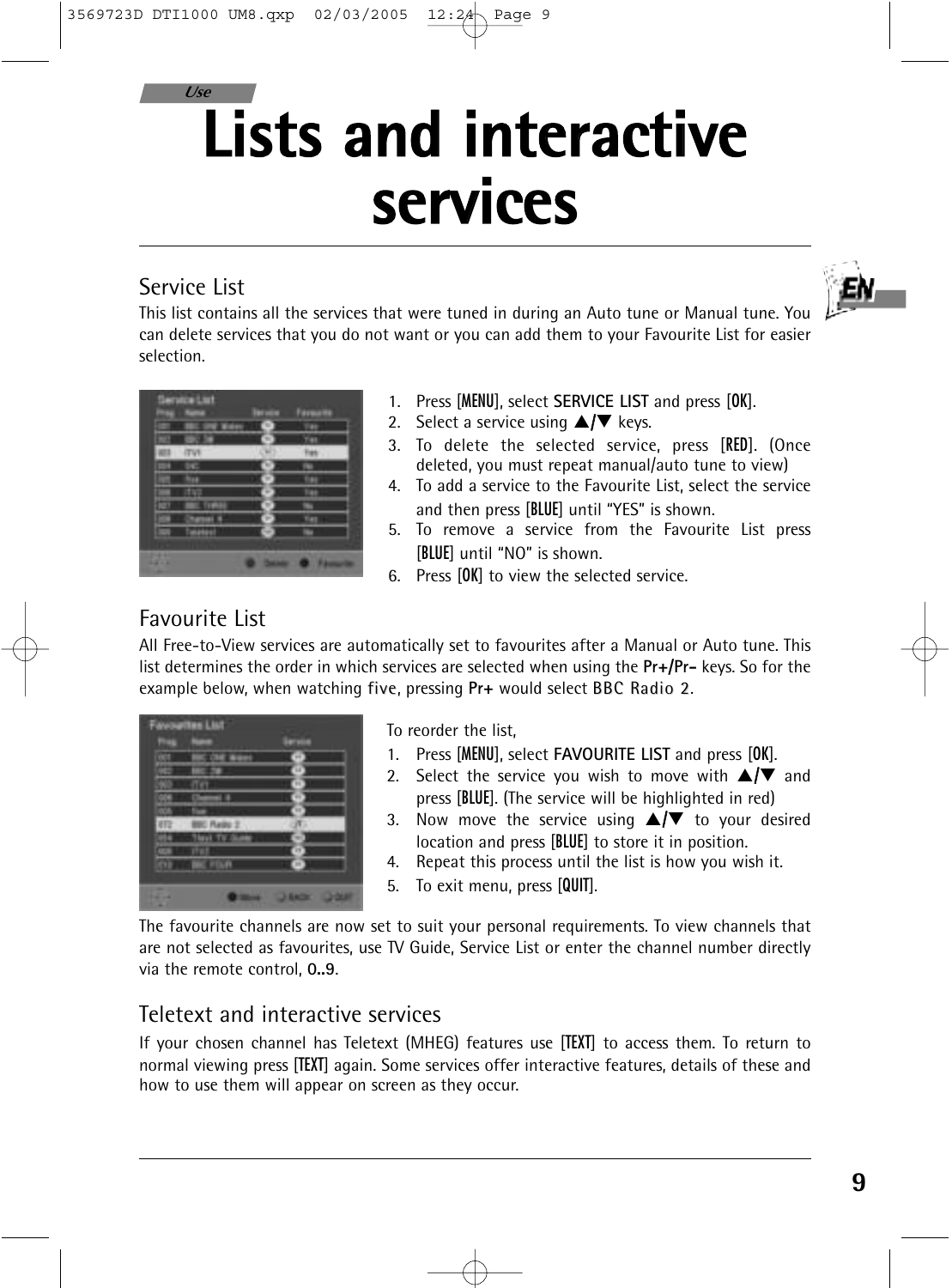## **Timer programming and recording** *Use*

To record an analogue channel ensure that the aerial connections to your VCR are as shown in the connection diagram and use the VCR as normal.

To record a digital channel, connect the receiver directly to your VCR via the VCR scart socket on the rear of the receiver (see connection diagram). Please consult your VCR user manual for details on recording via **AV** or **AUX** inputs. For RF recordings select tuned channel on the VCR. The **TIMER PROGRAMMING** function enables the receiver to :-

- Automatically switch to your pre-selected channels at pre-selected times.
- Start Auto Record on the VCR (where the VCR supports scart automatic recording function, see your VCR manual for details on this.)

NOTE: The system may not accept a start time less than 5 minutes ahead of the current clock time displayed in the menu.

|              |         | - |  |
|--------------|---------|---|--|
| $\mathbf{m}$ |         |   |  |
|              | <br>. . |   |  |
| __           |         |   |  |
|              |         |   |  |
|              |         |   |  |
| __           |         |   |  |
|              |         |   |  |
|              |         |   |  |
|              |         |   |  |
|              |         |   |  |
|              |         |   |  |

| <b>Stront Club</b> |   | U.<br>٠ | ъ<br>к |
|--------------------|---|---------|--------|
| ٠                  |   |         |        |
|                    | _ |         |        |
| . .                |   |         |        |

- 1. Press [MENU], select **TIMER PROGRAMMING** and press [OK].
- 2. Using  $\triangle / \triangledown$  select a free event, or select an event you wish to alter and press [OK].
- 3. Using ▶/◀ select the program you wish to record or use **0..9** to enter the number directly, e.g. **003**.
- 4. Press  $\blacktriangledown$  to select the date and enter the date directly using  $0.9$  or use  $\blacktriangleright$ / $\blacktriangleleft$  to choose.
- 5. Press  $\blacktriangledown$  to select the time and enter the start time directly using  $0.9$  or use  $\blacktriangleright$  **/** to choose.
- 6. Press  $\blacktriangledown$  to select the duration and enter the length of the program using  $0.9$  or use  $\blacktriangleright$ / $\blacktriangleleft$  to choose.
- 7. Press  $\blacktriangledown$  to select repeat. Press  $\blacktriangleright$  to choose from WEEKLY, DAILY, MON-FRI, MON-SAT or NO.
- 8. Press  $\blacktriangledown$  to select subtitles. Press  $\blacktriangleright$  to choose YES or NO.
- 9. When the details are correct, press [OK] to store them.
- 10. To exit menu, press [QUIT].

If a mistake has been made during **DETAIL ENTRY**, an error message will be displayed at the bottom of the screen. For instance, in the event of 2 programmes being entered with similar start times, then an **EVENT CLASH** error message will be displayed. If any errors are found during this stage, the system will not allow any further progress.

When the Timer Event has been activated, both **RED** and **GREEN LEDs** will be lit for the duration of the event. A suitably equipped VCR will record automatically during this time. Please note that unless your VCR supports automatic scart recording **YOU MUST ALSO SET THE VCR TIMER**. In order to delete an entry you no longer need, position the cursor over the entry to be removed in the **TIMER PROGRAMMING** menu and press [RED].

Cancel an event at any time by pressing [QUIT]. Press [QUIT] again to confirm.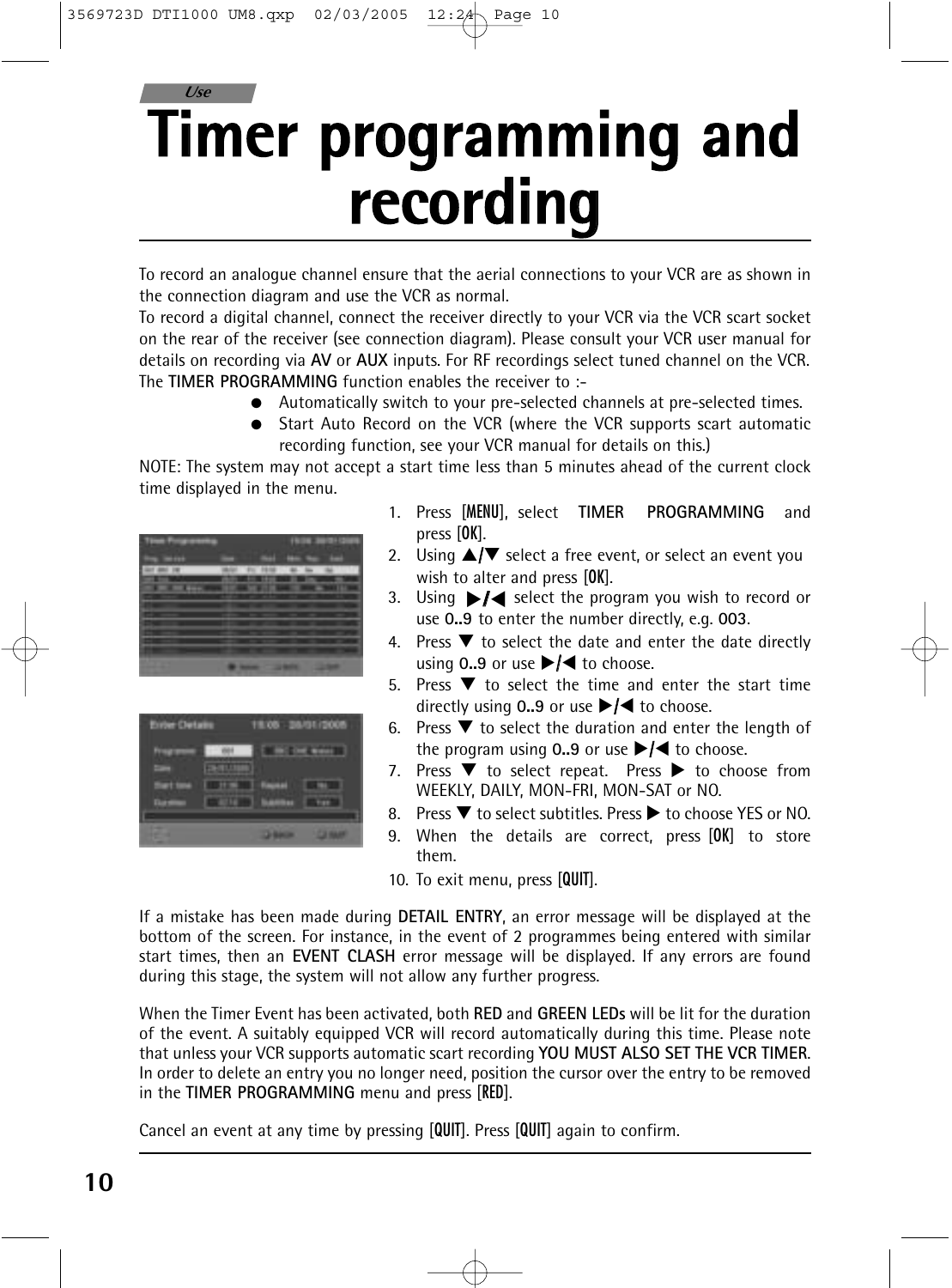### *Use*

# **Parental controls**

You can use **PARENTAL CONTROL** to create viewing restrictions on your receiver. First create your own Personal Identification Number (**PIN**) as shown in the Advanced Setup section of this guide. You can now create censorship levels or Lock out channels completely.

|                                  | <b>Parental Control</b> |  |
|----------------------------------|-------------------------|--|
|                                  | x x                     |  |
| <b>Use 0 -1</b>                  |                         |  |
| Parental Control                 |                         |  |
| <b><i><u>Demokratike</u></i></b> |                         |  |
|                                  |                         |  |

Press [MENU], select **PARENTAL CONTROL** and press [OK]. Now enter your **PIN**. The menu will appear.



### Censorship

If the censorship level does not match the censorship rating of the program, access will be denied, the user is prompted for the **PIN** before access is granted.

Press  $\triangleright$  to set the censorship level to OFF, 6, 12, 15, 18 or BLOCK (for total block).

|                | <b>BBC TWO</b> |  |
|----------------|----------------|--|
| ×              |                |  |
| m              |                |  |
| œ              |                |  |
| <b>P. M. K</b> | ٠              |  |
| н              |                |  |
| œ              |                |  |
|                | ٠              |  |
|                |                |  |
|                | n              |  |

| <b>Locked Channel</b> |           |  |
|-----------------------|-----------|--|
|                       | a seis FR |  |
|                       |           |  |
|                       |           |  |

### Lock services

From the **PARENTAL CONTROL** menu, select **LOCK/UNLOCK SERVICES** and press [OK].

To Lock/Unlock services scroll through the list of services with  $\triangle/\blacktriangledown$  and Lock/Unlock the highlighted service with  $[OK]$ .

To exit menu press [QUIT].

To view a locked channel the **PIN** must be entered. Once entered, all locked channels will be unlocked until the receiver is next in standby.

Should any censored or locked channel be selected using the **TIMER PROGRAMMING** function, you must enter the PIN before the event is stored.

Should any channel be censored or locked after the **TIMER PROGRAMMING** function has been set, you will be prompted for the PIN before access is granted. Entering an incorrect PIN will only allow the status of the channel to be displayed upon a blank screen.

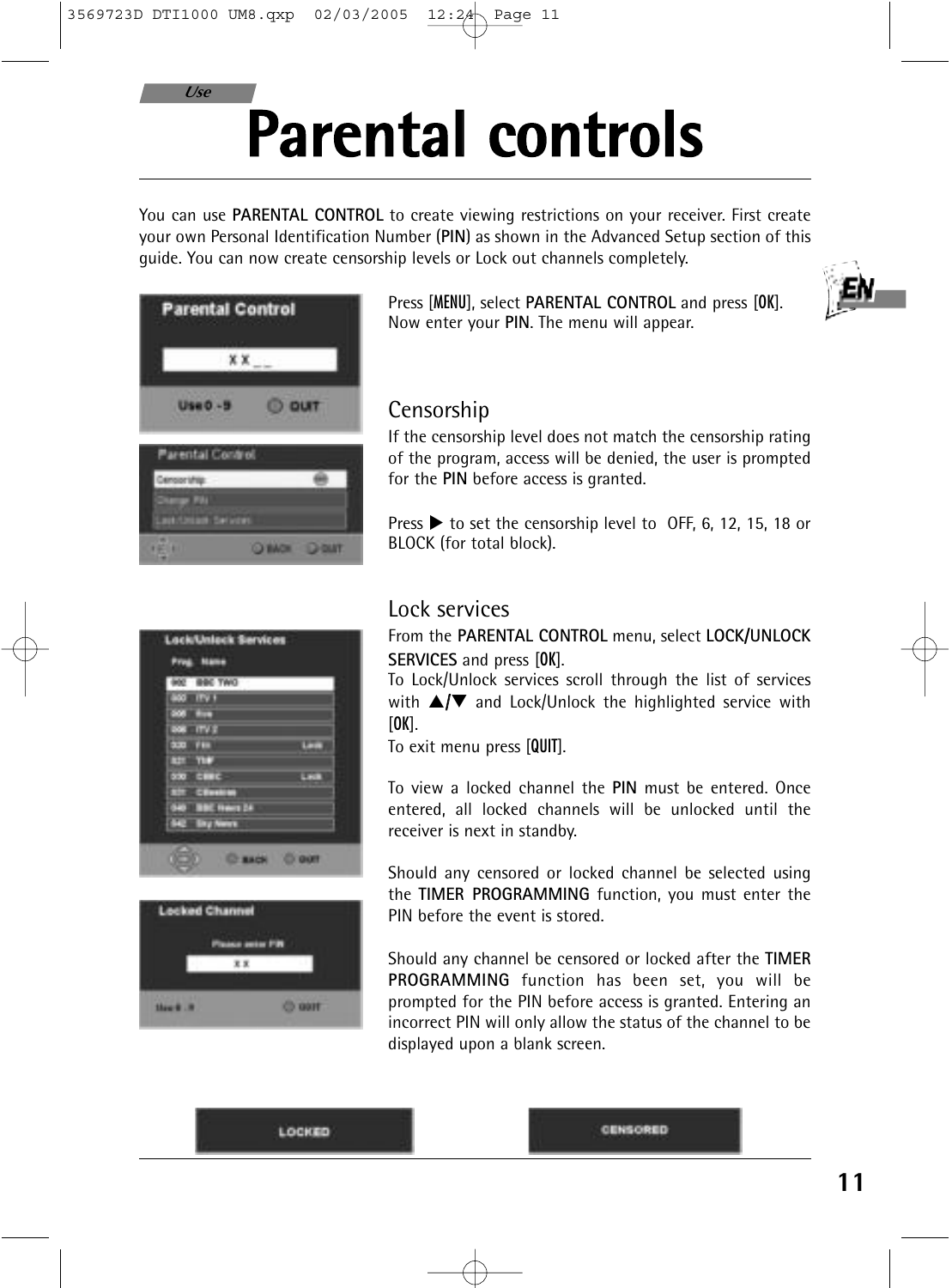## **Upgrading your Receiver** *Use*

From time to time new services are launched which may require your receiver to be upgraded with new software before you can use them. Sometimes new features may be introduced to enhance your receiver.



### Notification

This menu is automatically displayed when a new "Over-Air-Download" is detected after switch on. You now have three options.

- To start the download immediately, press [OK].
- Select DOWNLOAD LATER to set a timer event to receive the new software during the night.
- Refuse the download at this time by pressing [QUIT]. (However, the download may be re-detected and indicated the next time you switch on.) It is highly recommended that you keep your receiver up to date.

### Check for download

You can manually check to see if new software is available for download. If there is one available, you will see the download menu as above. To check:-

- 1. Press [MENU], select **SETUP** and press [OK].
- 2. Select **CHECK FOR DOWNLOAD** and press [OK].
- 3. If no download is available, press [QUIT] to exit.
- 4. Press [OK] to start. Alternatively, schedule the download for later.

The download can take up to 30 minutes or be slow to start, so please be patient. After the download, details about the new software will be displayed for you. There may also be a telephone number to call in case of any difficulty.

| <b>Download Program</b>                                    |  |
|------------------------------------------------------------|--|
| <b>1706-invention Talbure pressue</b><br><b>COMMENTANT</b> |  |
|                                                            |  |
|                                                            |  |



If the download fails, try again later.

During part of the download, **DO NOT** switch off the receiver, this warning is displayed on screen.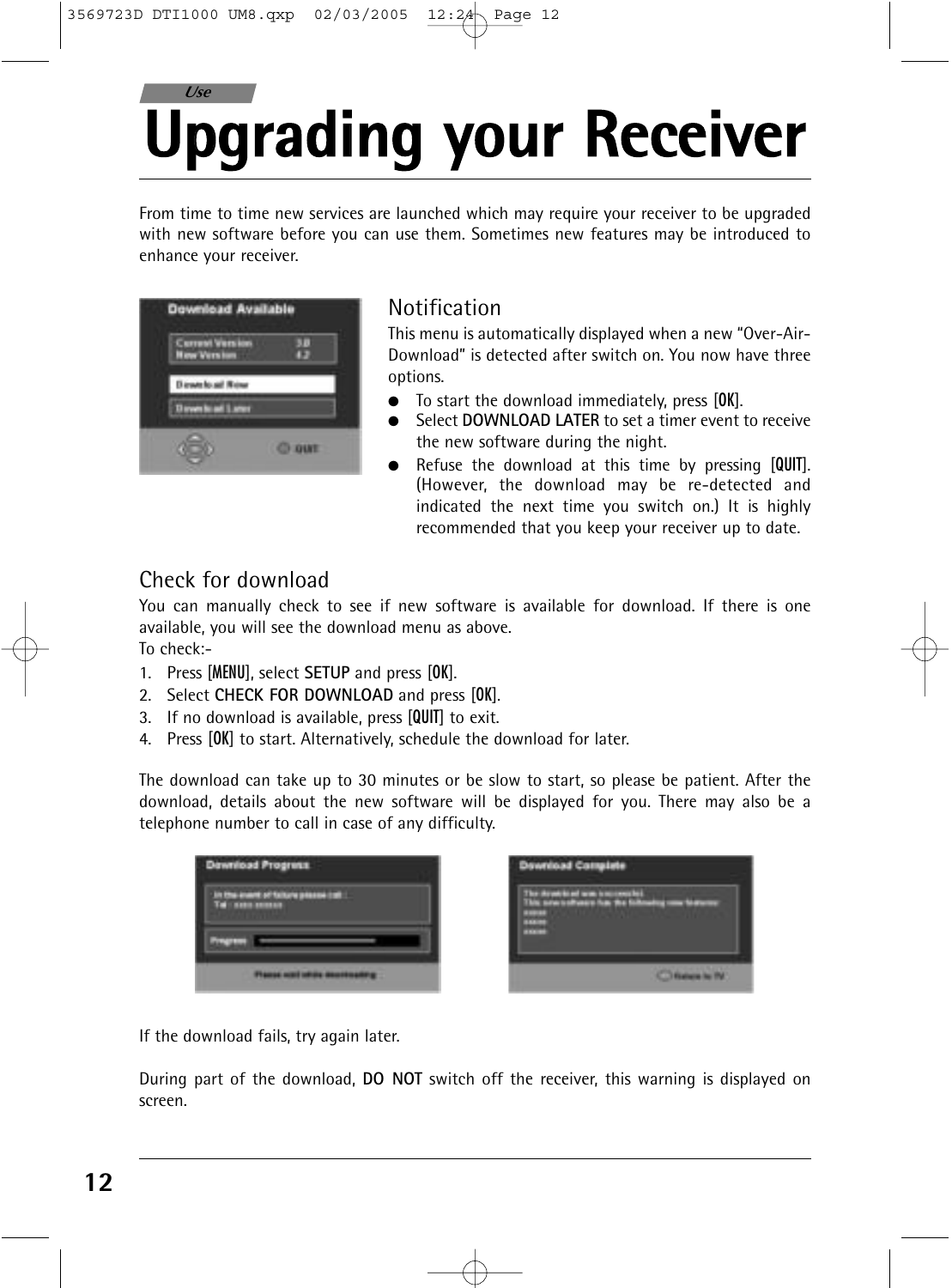**Other information**

| <b>System Version</b>       | 2.5.0  |
|-----------------------------|--------|
| <b>Elgist Library</b>       | 1.45.1 |
| MHEG Library                | 1.9.3  |
| DSMCC Library               | 27.0   |
| <b>OAD Library</b>          | 2.6.1  |
| Network Library             | NVA    |
| Menu Manager Library 1.10.1 |        |
| Host                        | NAW    |
| <b>Hardware</b>             | 04801  |
| AB02050505054475<br>ID.     |        |

### Technical information details

The technical information screen displays the hardware and software information of the receiver. This information may be required by the service agent or service call operator.



1. Press [MENU], select **SETUP** and press [OK].

2. Select **TECHNICAL INFORMATION** and press [OK].

### Hotel Mode

*Use*

When power to the receiver is disconnected, the unit will always return to standby when next reconnected. If you wish the unit to return to the last viewed channel, follow the instructions below :-

- 1. Press [MENU], select **SETUP** and press [OK].
- 2. Select **TECHNICAL INFORMATION** and press [OK].

3. Key in the number 4177 - Note that the numbers will not be displayed on the screen. When successful, the words "Hotel Mode" will be displayed at the bottom of the menu. The unit will now power on to the last viewed channel. This can be useful for hotel redistribution systems for power loss recovery. Key in 6399 to return the unit to normal operation.

### Electricity Consumption

The Receiver will always switch to standby when you press the  $\circled{b}$  key, but will still use energy running other functions of the receiver. To minimise this energy drain, if you press and hold the  $(1)$  key, the Receiver will switch off all functions. In this mode the Receiver only uses a tiny amount of energy, but it will take a little longer to switch on. In this mode you must use the  $\langle$ <sup>1</sup>) button on the front of the unit to switch it back on. This returns the unit to normal standby and you can now use the remote control as normal.

**Note** : This low power standby mode will also interrupt the aerial signal, making **analogue** TV viewing or recording impossible.

### Optional extras

In addition to a VCR being used along side the receiver, a remote IR extender (mouse) may be installed. This gives you the advantage of placing the receiver out of view, leaving only the mouse on display.

When used in conjunction with a romote control, the mouse allows the full use of the receiver. Alternatively press +/- on the mouse to scroll through the channels.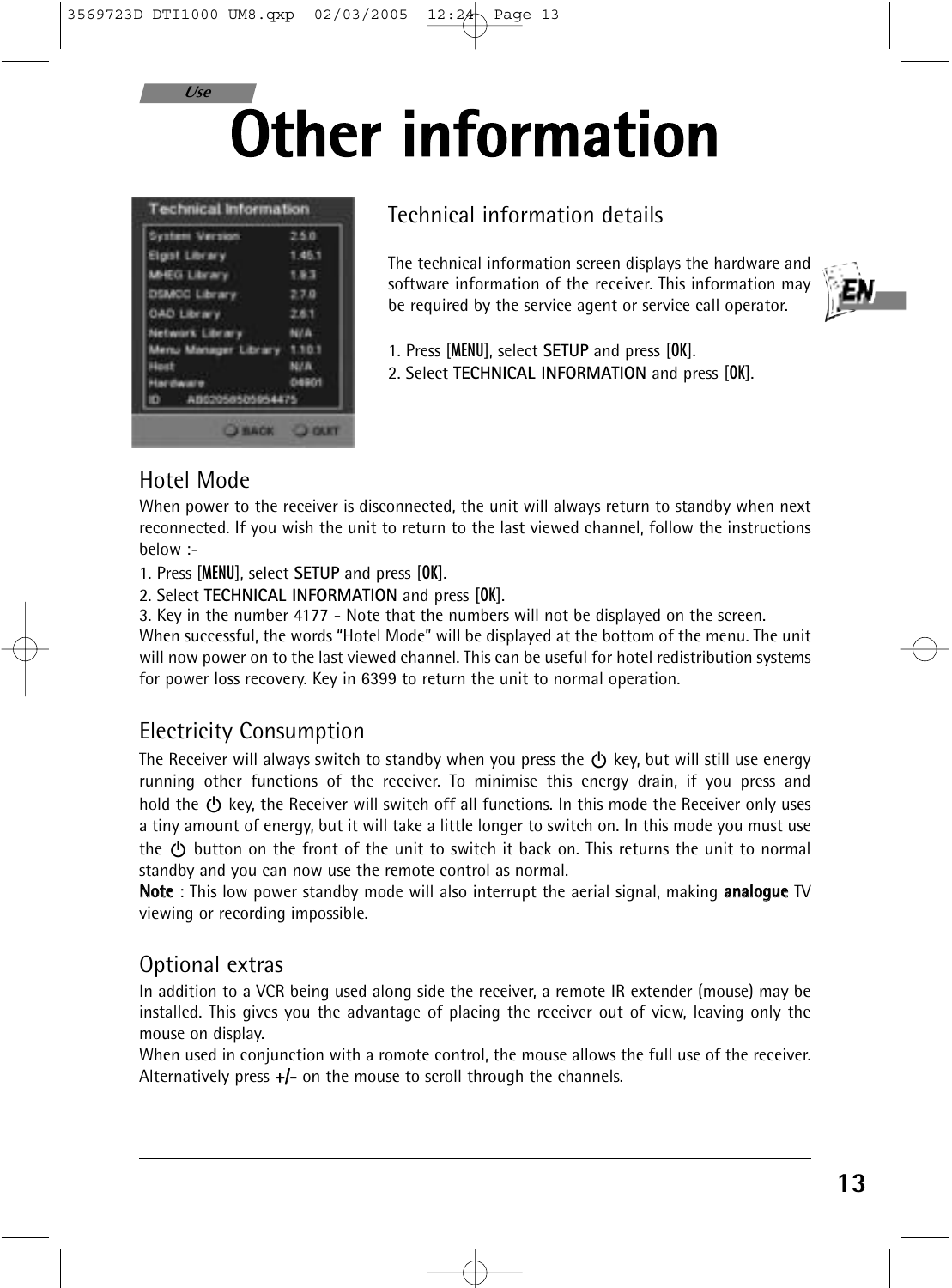## **Trouble shooting and technical information** *Use*

### Trouble Shooting

Not every picture or sound problem is caused by a defect in your Digital Terrestrial Receiver. Leads having been accidentally pulled out or worn out batteries in the remote control can also cause impairment. If your unit does something unexpected while you are using it, please unplug it, wait a few seconds then plug it in again. If this fails to solve the problem or the following measures do not bring about satisfactory results, please consult an authorised dealer.

| <b>FAULT</b>                                          | <b>CAUSE/REMEDY</b>                                                                                                                                                                                                                                                                    |
|-------------------------------------------------------|----------------------------------------------------------------------------------------------------------------------------------------------------------------------------------------------------------------------------------------------------------------------------------------|
| Receiver does not<br>respond to the<br>remote control | Press STB button on handset.<br>Unit is in low power standby. Press Standby button on unit.<br>Point the remote control directly at the receiver.<br>Remove all obstacles which may impair the path of the<br>remote control signal.<br>Check or replace the remote control batteries. |
| No Picture<br>Disrupted Picture                       | Check all connections at the rear of the unit<br>Check RF IN connection. Ensure cables to TV are inserted correctly<br>Select AV channel on TV set<br>Replace aerial outlet plate with shielded type                                                                                   |
| No Sound                                              | Check all connections at rear of unit                                                                                                                                                                                                                                                  |
| No Power                                              | Check mains plug is inserted correctly and receiver is switched on                                                                                                                                                                                                                     |

### Technical Information

This product fulfils the European directives 89/336/EEC, 73/23/EEC and 93/68/EEC. This device conforms to the safety regulation DIN EN 60065 (VDE 0860) and therefore the international safety regulation IEC 60065.

You may not open the Digital Terrestrial Receiver. The manufacturer accepts no liability for damage resulting from improper handling

| Mains voltage:<br>230V~, 50/60Hz                                   | <b>Power consumption:</b><br>Operating approx. 10W. Low power standby <1W             |
|--------------------------------------------------------------------|---------------------------------------------------------------------------------------|
| <b>Ambient temperature:</b><br>+10 $^{\circ}$ C to 35 $^{\circ}$ C | <b>Audio Format:</b><br>Analogue: Stereo Sound                                        |
| Dimensions and weight                                              | Dimensions: $W \times H \times D - 252 \times 43 \times 153$ mm Weight: Approx. 0.7Kg |
| Video:                                                             | Audio:                                                                                |
| Signal to noise: 73dB                                              | Signal-to-noise: 95dB                                                                 |
| Video jitter: 1ns                                                  | Interchannel isolation: 90dB                                                          |

THD : 0.03%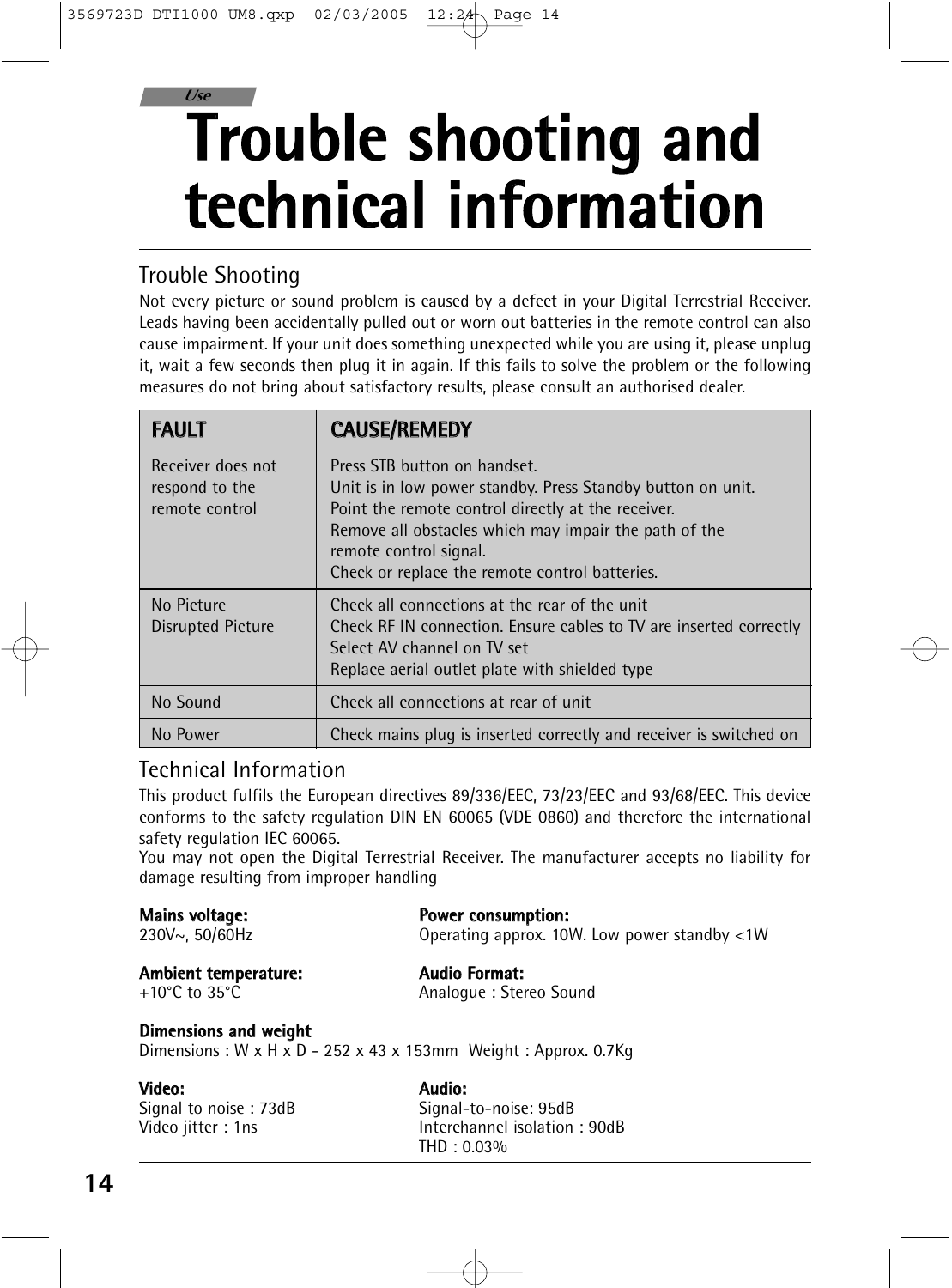### **Safety information**

#### **Mains connection**

*This receiver is suitable for use on* **A.C.** *mains supply,* **220-240 V** *-* **50 Hz** *only.* 

*It must not be connected to* **D.C.** *mains.*

*Note: The mains lead of the receiver is fitted with a moulded plug. If the mains sockets are not compatible or if for any reason the plug is removed please follow the directions below.*

*The moulded plug cannot be rewired and if removed must be disposed of safely. Remove the fuse to make it safer.*

**Do NOT under any circumstances plug the severed plug into any mains socket as this could result in an electric shock.**

#### **Important!**

*If the plug is removed, rewire new plug as follows: The wires in the mains plug are coloured in accordance with the following code:*

**BLUE - NEUTRAL**

#### **BROWN - LIVE**

*As the colours of the wires in the mains lead of this apparatus may not correspond with the coloured markings identifying the terminals in your plug, proceed as follows:*

**BLUE** *wire to the terminal coded N (Neutral) or coloured black.*

**BROWN** *wire to the terminal coded L (Live) or coloured red.*

**Do NOT make any connection to the terminal in the plug which is marked by the letter E** or by the safety symbol  $\perp$  or coloured green and yellow.

*A fused plug must be fitted with a 3A fuse approved by ASTA or BSI to BS 1362 and fuse covers must always be securely replaced.*

**If the fuse blows, check the mains cable for damage or call a qualified technician. Do not try to bridge the fuse or increase its rating!**



**BLUE** BROWN

**N**

**E**

3A

**L**

The OFF button  $\phi$  on the remote control and the receiver\* does not completely disconnect the unit from the mains supply, but switches operating power on and off. \*Note: Not all receivers have control buttons.

### **Your guarantee**

#### *Dear Customer,*

*Thank you for purchasing this THOMSON product and for your confidence in our company. This product meets applicable safety requirements and has undergone stringent testing during manufacture.*

*However, should there occur a defect, the product or its defective part(s) (excluding accessories and consumables) will be repaired free of charge (labor and parts) or, at THOMSON discretion, exchanged for a similar item, provided that it has been returned within 12 (twelve) months from the date of original purchase (date of receipt), is defective in materials and/or workmanship and has been bought in any of the following countries: F, I, E, P, GB, IRL, D, CH, A, B, L, NL (Territory) or in a Duty-free shop in the named countries.*

*This guarantee will be granted only upon presentation of the original invoice or cash receipt, indicating the date of purchase and dealer's name. The benefits of this guarantee may be refused if the invoice, cash receipt or guarantee card has been altered in any way, deleted or made illegible after the original purchase.*

*This guarantee does not apply to any of the following:*

- *1. Damage caused by accidents including, but not limited to, lightning, fire, water;*
- *2. Transport costs between the home and place of service and other costs and risks of transport relating directly or indirectly to this guarantee;*
- *3. Damage to the product resulting from neglect, misuse, including but not limited to, failure to use, repair and/or install the product for its normal domestic purposes and/or in accordance with the operating instructions on its proper installation and use;*
- *4. Modifications, adaptations and alterations of the product to operate in a country other than that for which it was originally designed and manufactured, or any damage resulting from such modifications;*

*These statements do not affect your statutory rights as a consumer under applicable national legislation in force, nor your consumer's rights against the dealer from whom you bought the product.* 

*If you need service, whether or not under guarantee, please approach the dealer who sold you the product.*

*In your own interest we advise you to read the instruction booklet for your THOMSON product carefully before contacting your dealer or service center.*

*If you need service while in a country (within the named Territory) other than the one where you bought your product, please contact the nearest THOMSON InfoCenter.* 

*Should you have any questions which your dealer is unable to answer, please contact: THOMSON Technicolor Building Bath Road West Drayton Middlesex UB7 0DB tel.+44 (0) 1788 541 970 http://www.thomson-broadband.com*